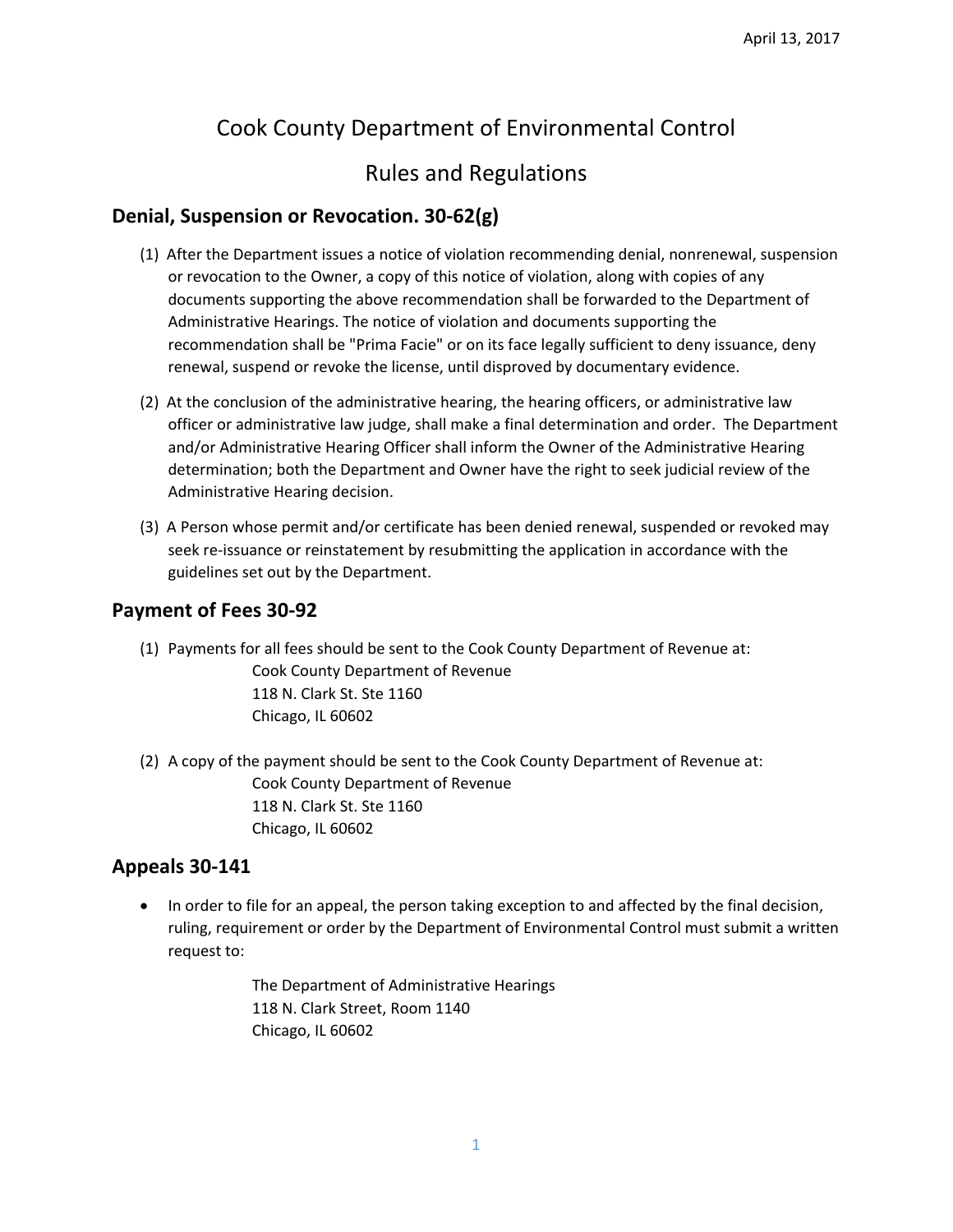# **Request for a Grace Period, Extension 30‐62(e)**

A request for a grace period may be made in writing by any such person setting forth that it is impossible in the operation of any plant, fuel‐burning, combustion or process equipment or device, or apparatus, to operate the same in complete compliance with the requirements of this chapter, and stating evidence satisfactory to the Director that such person has taken, or will take all steps necessary to provide for future compliance with the provisions of this chapter, and giving assurance to the Director that the acquisition and installation of the proper equipment, process, device, or appliance, or control equipment, will be effected within a reasonable period of time, stating specifically by nature and extent thereof.

The request should be mailed to:

Director, Cook County Department of Environmental Control 69 W. Washington, Suite 1900 Chicago, IL 60602

# **Application for Equipment Registration Permit 30‐151**

Submit Application Form, as provided by the Department to:

Equipment Registration Permit Cook County Department of Environmental Control 69 W. Washington, Suite 1900 Chicago, IL 60602

#### *Information Required:*

An application for an installation permit shall contain, as a minimum, the following data and information: the nature of the emission source and pollution control equipment, including the expected life and deterioration rate information concerning processes to which the emission source or pollution control equipment is related; the quantities and type of raw materials to be used in the emission source or pollution control equipment; the nature, specific sources, and quantities of uncontrolled and controlled pollution contaminant emissions at the facility which includes the emission source or pollution control equipment; the type, size, efficiency, plans, and specifications (including engineering drawings), certified to by a registered Illinois professional engineer, of the proposed emission source or pollution control equipment; maps, statistics, and other data reasonably sufficient to describe the location of the emission source or pollution control equipment. The Department may waive the submission by the applicant of such engineering drawings, plans, specifications, or such other portions of the above data or information as it shall deem inappropriate or unnecessary to the installation permit application. The Department may adopt procedures which require data and information in addition to and in amplification of the matters specified in the first sentence of this section, which are reasonably designed to determine compliance with this chapter, and which set forth the format by which all data and information shall be submitted. All applications and supplements thereto shall be signed by the owner of the emission source or pollution control equipment, or authorized agent.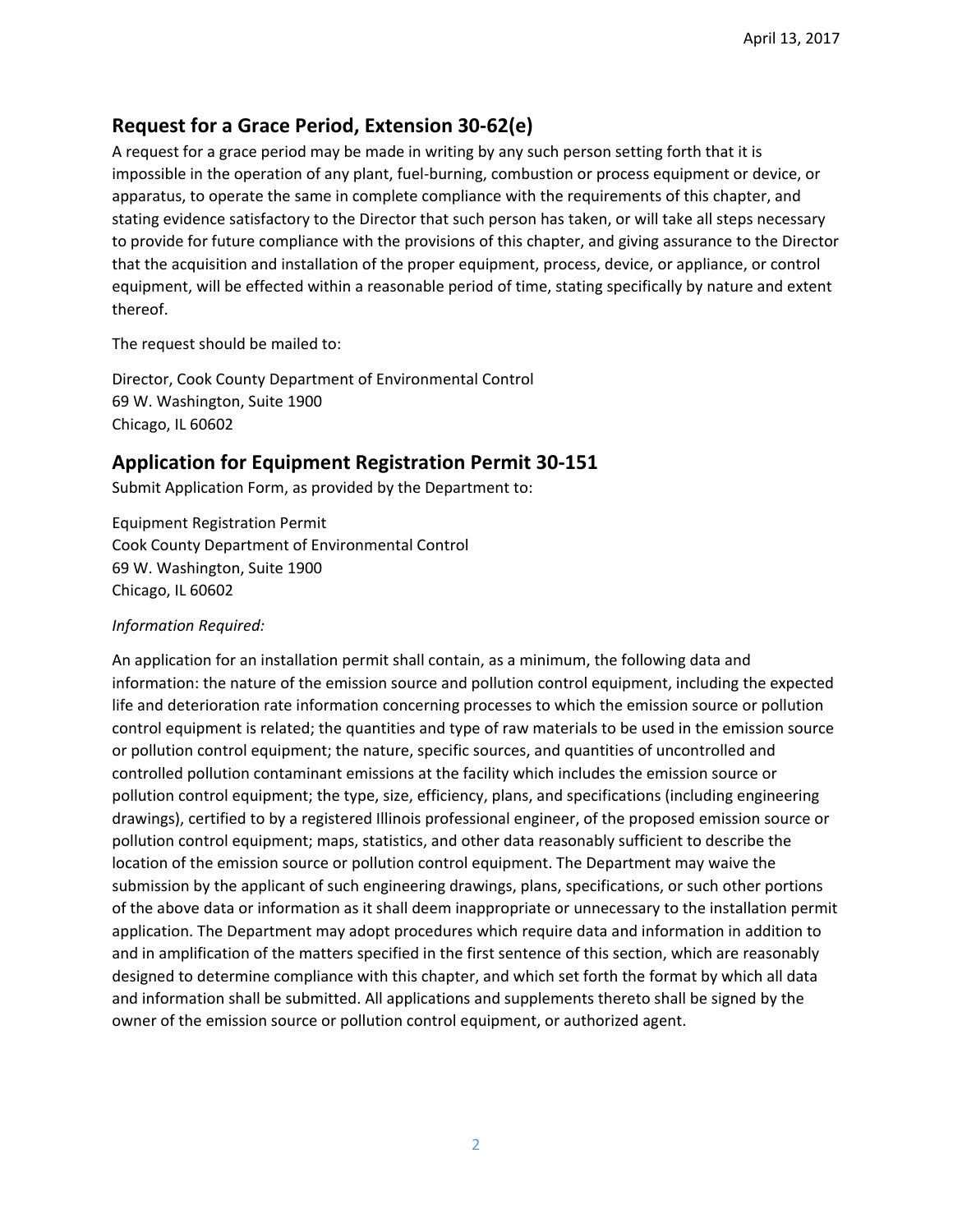#### *Suspension of filing of plans concerning secret processes:*

The requirement of filing plans and specifications involving the installation, erection, construction, reconstruction, alteration of, or addition to, any fuel‐burning, combustion, or process equipment, process, or device, or the building of pilot plants or processes, or repair to any high pressure boiler furnace, to be used in or to become a part of a secret process may be suspended, upon the filing with the Department, in lieu of the filing of plans and specifications, of an affidavit of a responsible person to the effect that such equipment or process is to be so used. Such person may also be required to furnish bond or other proof of financial responsibility in accordance with. The suspension of the filing of such plans and specifications shall in no way relieve the person responsible for the secret process from complying with all other provisions of this chapter.

#### *Standards for Issuance of Equipment Registration Permit:*

No equipment registration permit shall be granted unless the applicant submits proof to the Department that:

(1) The emission source or pollution control equipment will be constructed or modified to operate so as not to cause a violation of this chapter; and

(2) If subject to a future compliance date, the applicant has an approved compliance program and project completion schedule in accordance with the provisions of Subdivision IV of Division 7.

# **Duty to report discontinuance or dismantlement 30‐157**

The notification shall include the reason for such discontinuance or dismantlement.

# **Requesting permission for startup of previously discontinued or dismantled equipment 30‐158**

Submit request to:

Equipment Registration Permit Cook County Department of Environmental Control 69 W. Washington, Suite 1900 Chicago, IL 60602

If equipment has been dismantled a new installation permit must be submitted.

# **Sec. 30‐216 ‐ Malfunctions, breakdowns, startups – Duty to Notify**

Submit Notification to:

Equipment Registration Permit Cook County Department of Environmental Control 69 W. Washington, Suite 1900 Chicago, IL 60602

Information required by the Department: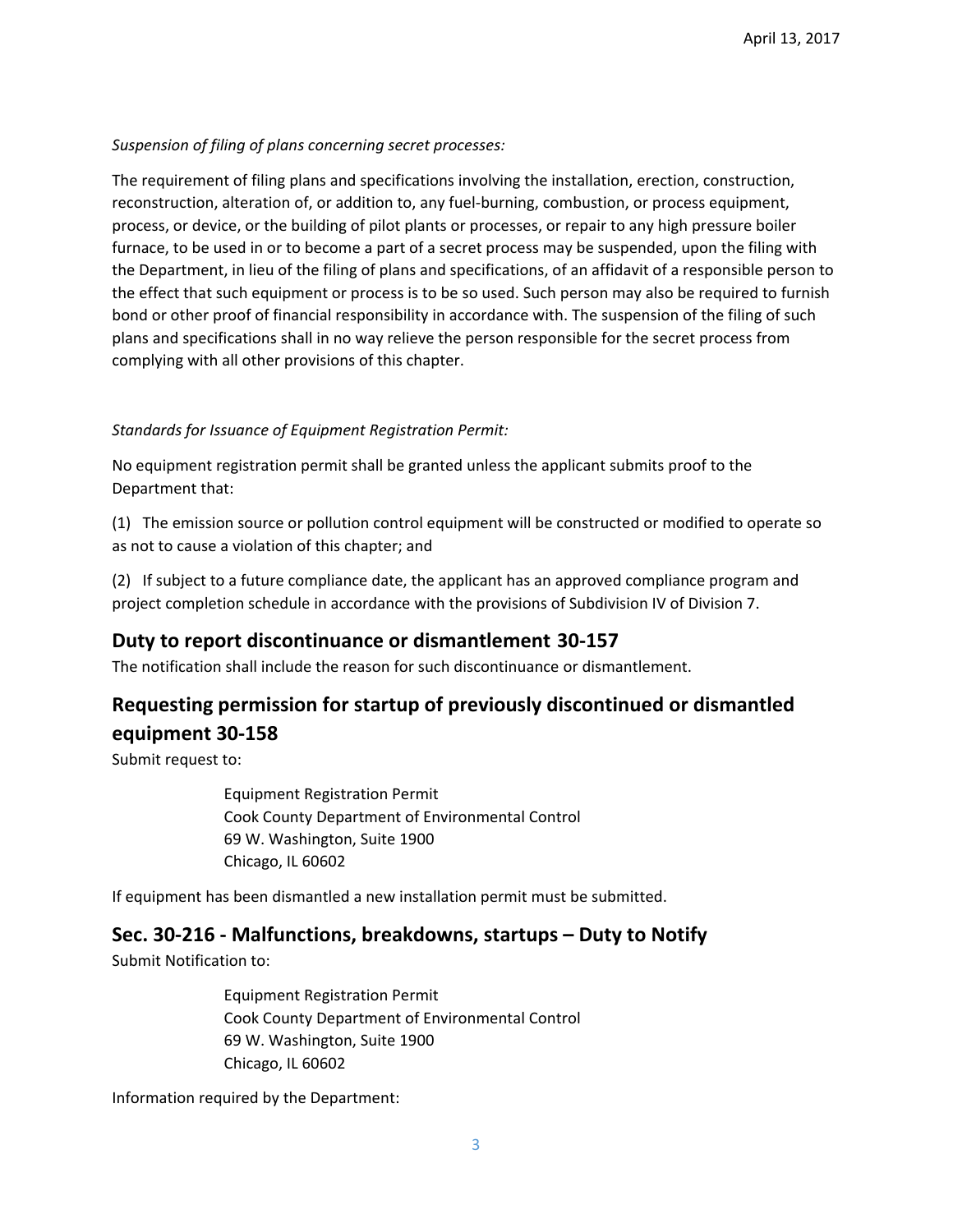The statement must provide a detailed explanation regarding the malfunction or breakdown, and shall include the following:

- (1) The company identification and its location;
- (2) The date and exact time of the occurrence;
- (3) A description of the fuel or refuse burning, combustion, or process equipment, process, or device, that was involved;
- (4) An explanation accounting for the occurrence;
- (5) The type of emission resulting from the malfunction or breakdown and any precautionary measures that have been taken to minimize them; and
- (6) An estimate of the time required for necessary repairs.

### **Compliance Programs and Project Completion Schedule 30‐383**

Contents of compliance programs and project completion schedules.

- (1) A compliance program shall contain, as a minimum, the following data and information: the nature and/or type of the proposed pollution control equipment or proposed pollution control technique which has been chosen to achieve compliance; the cost, availability and technical reasonableness of the proposed pollution control equipment or proposed pollution control technique, including detailed cost analyses and copies of engineering reports or studies sufficient to prove to the Department that compliance with the limitations set forth in this chapter will be achieved.
- (2) A project completion schedule shall contain, as a minimum, the following data and information: a final compliance date, which date shall be no later than a date prescribed by or approved by the Department; and interim dates, no longer than six months apart, by which various increments of the proposed compliance program shall be completed, such as dates when contracts will be awarded, dates for equipment delivery, and dates for construction of preliminary structural work.

# **Compliance programs and project completion schedules 30‐383**

- (1) A compliance program shall contain, as a minimum, the following data and information: the nature and/or type of the proposed pollution control equipment or proposed pollution control technique which has been chosen to achieve compliance; the cost, availability and technical reasonableness of the proposed pollution control equipment or proposed pollution control technique, including detailed cost analyses and copies of engineering reports or studies sufficient to prove to the Department that compliance with the limitations set forth in this chapter will be achieved.
- (2) A project completion schedule shall contain, as a minimum, the following data and information: a final compliance date, which date shall be no later than a date prescribed by or approved by the Department; and interim dates, no longer than six months apart, by which various increments of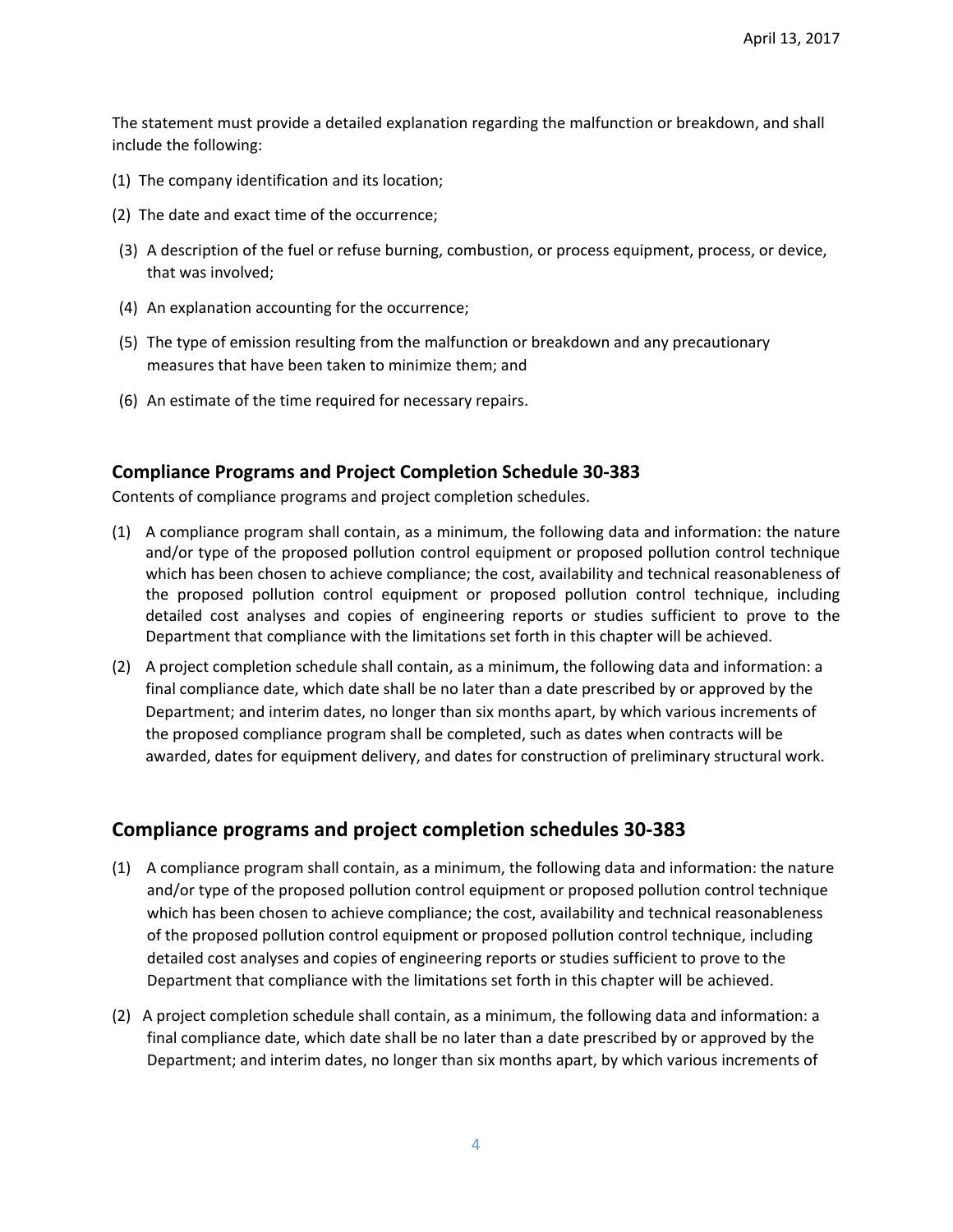the proposed compliance program shall be completed, such as dates when contracts will be awarded, dates for equipment delivery, and dates for construction of preliminary structural work.

(3) The Department may require data and information in addition to and in amplification of the matters specified in above, and which set forth the format by which all data and information shall be submitted.

### **Open Burning 30‐385**

An application for a permit shall contain, as a minimum:

Data and information sufficient to inform the Department with respect to:

- (a) the exact quantities and types of material to be burned
- (b) the exact frequency, including dates where appropriate
- (c) when such burning will take place
- (d) the exact location of the burning site, including a map showing distances to residences, populated areas, roadways, air fields, etc.
- (e) the methods or actions which will be taken to reduce the emission of air contaminants
- (f) the reasons why alternatives to open burning are not available
- (g) the name of the local fire‐fighting unit that has been contacted and if they will be present during the burning
- (h) and the reasons why such burning is necessary to the public interest
- (i) If the burning is a training session, a list of names of all of the trained personnel shall be submitted to the Department, including the name and phone number of an Emergency Burn Site Contact.
- (j) Such application shall also include a copy of the open burn permit issued by the Illinois Environmental Protection Agency.

# **Asbestos Removal Permit required 30‐548**

*Asbestos Removal Contractor Certification and Performance.*

- (1) Any person engaged in the commercial activity of construction, demolition, alteration or repair of a structure for which has been determined asbestos‐containing material is present must present proof to the Department that the person possesses a valid license issued pursuant to the Asbestos Abatement Act (105 ILCS 105/1 et seq.)
- (2) Any person engaged in asbestos removal activity shall be obligated to notify the Department and comply in the same manner as required in 40 CFR 61.141, 40 CFR 61.145 and 40 CFR 61.150., except that the definition of "structure" in Sec. 30‐541 of this Article shall substitute for the definition of "facility" in 40 CFR 61.141, "Director" as defined in Sec. 30‐3 shall be substituted for "Administrator", and any project requiring an asbestos removal permit per section 30‐542 regardless of structure type or quantities of asbestos containing building materials being altered, removed, or repaired, shall be subject to the notification requirements as set out in 40 CFR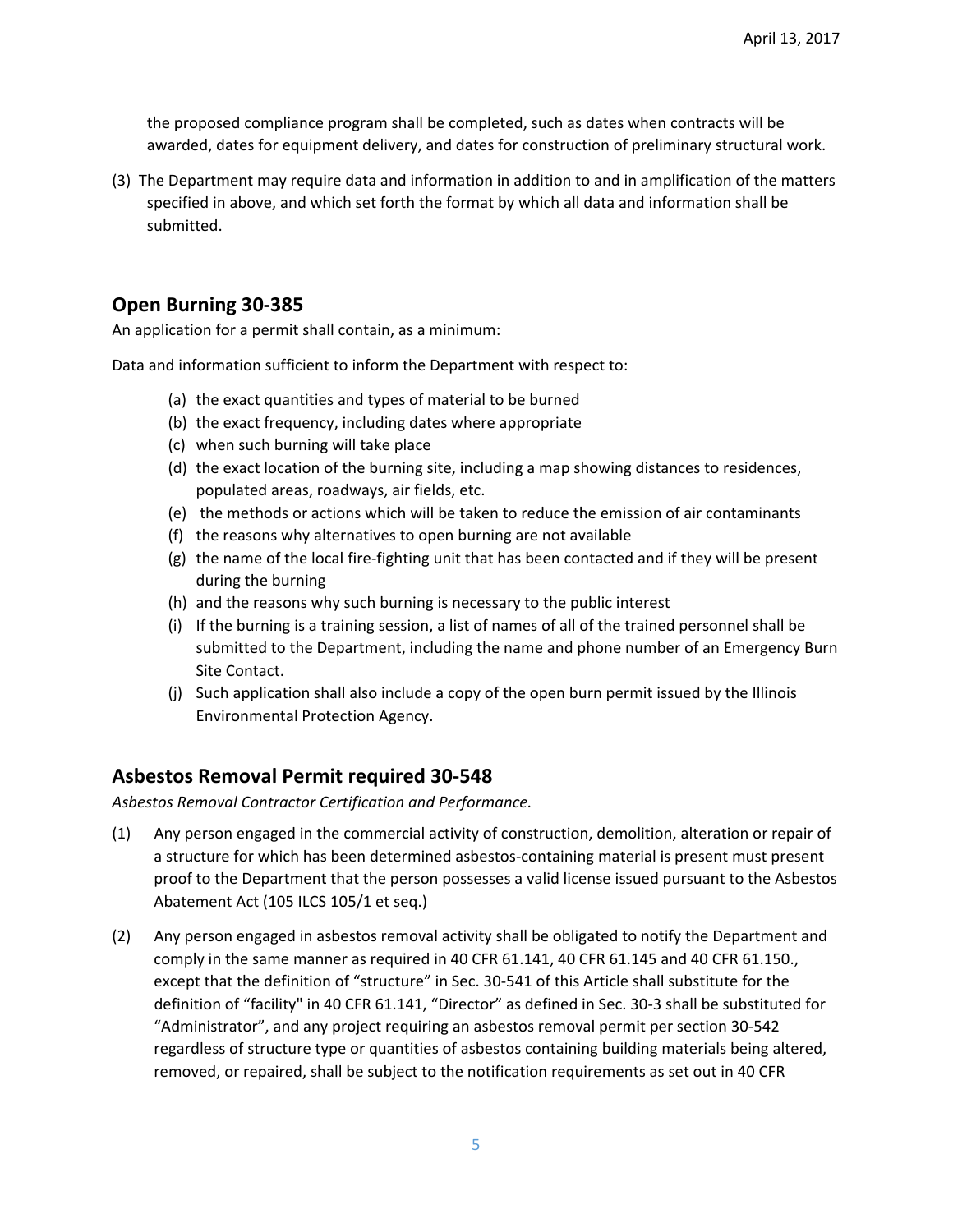61.145; these requirements will not be limited by the applicability language set out in 40 CFR 61.145(a).

(3) Any person engaged in the commercial activity of asbestos removal shall comply with Illinois Pollution Control Board Regulations Asbestos 35 Ill. Admin. Code 228.

#### *Revisions*

A General Asbestos Removal Permit may be revised up to six (6) times within one (1) year from the date of issuance, subject to Department approval.

Initial notification of the revision may be made via fax or email, but must be followed up with a hard copy revision form and payment made payable to Cook County within 10 business days submitted to:

> Environmental Control Revision Application 69 W. Washington St., Suite 1900 Chicago, IL 60602

Revision form must be submitted at least 48 hour prior to the date being modified for both asbestos and demolitions.

#### *Restrictions on activities involving discharge of asbestos into air.*

- (1) No commercial activity not otherwise hereinafter prohibited, involving the potential discharge of asbestos fiber or asbestos‐containing materials into the ambient air from the construction, alteration, repair or demolition of a structure or structural component shall be conducted unless the person or entity in charge of such activity complies with the following regulations:
	- (a) Personnel shall be designated to exercise full-time supervisory authority over all aspects of the activity from which the release of asbestos fiber into the environment could result, in such a manner as to insure compliance with the pertinent asbestos control regulations.
	- (b) Each employee engaged in such activity shall complete a course of instruction on the potential hazards of exposure to asbestos fiber, including the precautions that must be observed to prevent or restrict the dispersion of asbestos fiber into the environment.
	- (c) Facilities shall be provided and procedures instituted and supervised that prevent the removal from the site of asbestos‐containing material on the clothing of the employees.
	- (d) Asbestos‐containing wastes shall be immediately vacuumed, or otherwise collected where vacuuming is impossible and shall be placed in a container resistant to tearing or breaking under normal handling conditions, which shall be tightly sealed and clearly marked as containing asbestos waste. Such waste material or container shall be disposed of in compliance with Federal, State, and Local Regulations.
	- (e) Air monitoring reports or air clearance reports, when required by 40 CFR 763, Subpart G, and Waste Manifests are required to be submitted to the Cook County Department of Environmental Control within 60 calendar days of request by the Department.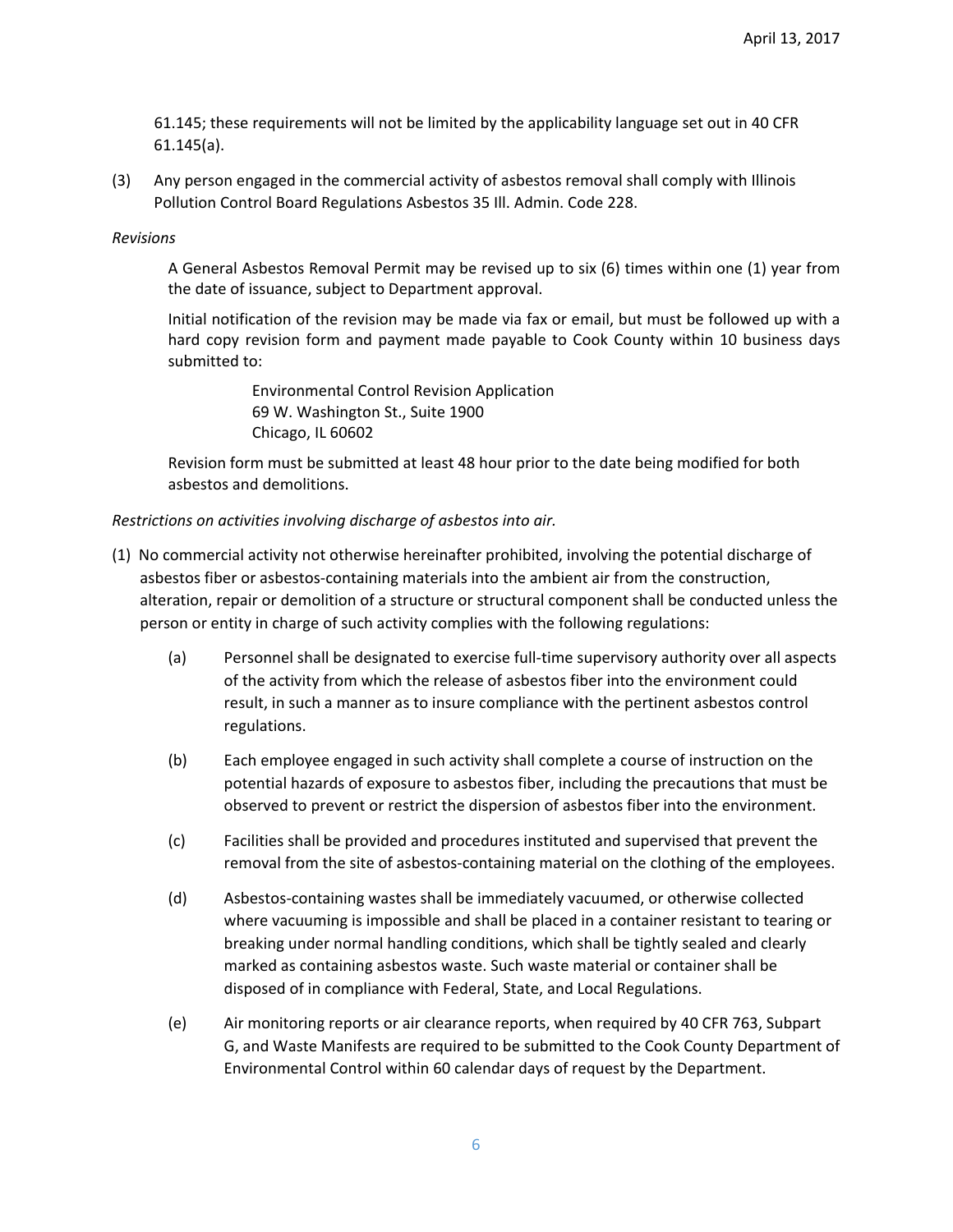- (f) Personnel shall comply with all applicable Federal, State, or Local Regulations.
- (2) *Cutting, trimming, fitting or stripping of asbestos‐containing material.*
	- (a) The cutting, trimming, fitting or stripping of asbestos‐containing material in the construction, alteration or repair of a structure or structural component which is done at the site of such structure in an area open to the atmosphere shall be conducted to preclude the escape of asbestos fiber from the immediate area.
	- (b) If an enclosure is used, the mechanical exhaustion of dust from such enclosure to the ambient air is prohibited unless such exhaust system is equipped with a properly sized fabric filter for dust collection or an equivalent device as approved by the agency.
- (3) *Proper removal of asbestos‐containing debris from point of discharge.* Asbestos‐containing debris shall not be dropped or thrown from any floor but shall be transported by dust‐tight chutes or buckets; debris shall be adequately wetted to preclude dust dispersion at the point of discharge.
- (4) *Final transportation and disposal of asbestos‐containing debris.*All asbestos‐containing debris shall be adequately wetted before loading into trucks, other vehicles or containers. During transport such asbestos‐containing waste shall be enclosed or covered so as to prevent dust dispersion. Asbestos‐containing debris shall be disposed of according to applicable law.
- (5) *Standard for demolition, alteration or repair of asbestos‐containing structures or structural component.*

#### *Asbestos Removal Permit Required for Demolition*

- (1) An asbestos removal permit shall be required for all demolition, alteration or repair of any asbestos‐containing structure or structural component in addition to a demolition permit, if required by Section 30‐769 [et seq.] and shall be obtained prior to the start of a project. Application for this permit must be submitted no less than ten business days prior to the start of the project. This permit is valid for no more than 30 calendar days after the permitted start date of the project and the contractor may not be off‐site for more than ten consecutive days during the permitted time. The permit fee for asbestos removal shall be as set out in Section 32‐1. Inspection fee shall not be applicable to structures used primarily as a domestic residence. Permits shall be valid for the dates indicated on the permit, unless a properly submitted revision has been approved by the Department. The contractor shall comply with all conditions set out on the permit.
- (2) In such cases where a building containing ACM is to be demolished, such ACM must be removed prior to demolition. In the event that the applicant believes removal of all identified or potential ACM prior to demolition is impossible or impracticable, or if the applicant believes that an inspection identifying ACM prior to demolition is impossible or impracticable, the applicant shall submit written justification and supplemental documentation along with the application substantiating the reasons the project should be granted a variance from the requirement that all ACM be removed or identified prior to demolition. If the Department determines that the evidence provided is sufficient and if a variance allowing the demolition of a building without having removed identified or potential ACM is granted by the department, the demolition shall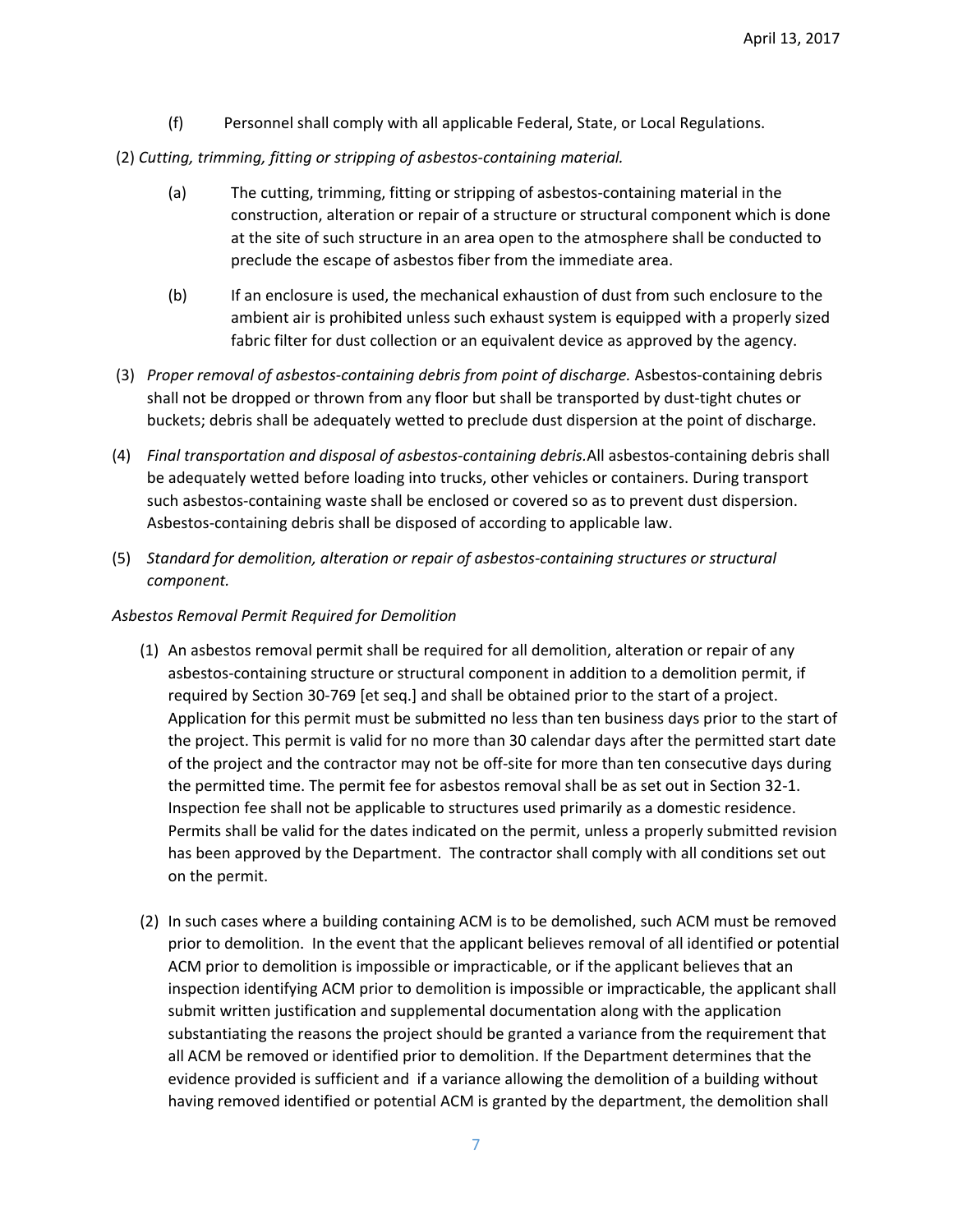be overseen by the designee of a registered asbestos abatement contractor and all debris from the demolition shall be treated as asbestos containing waste unless the applicant can otherwise prove the material to have not been contaminated during the demolition process.

- (3) Any of the permits may be revised up to six times before a new permit is required. 48 hours' notice is required on all revision dates. Each time a permit is revised a revision fee will be required in the amount set out in Section 32‐1. The Department reserves the discretion to deny a revision on the basis that the activity at issue is a separate and distinct project requiring a new permit.
- (4) An application for an asbestos removal permit may be submitted less than the required ten business days' time period in cases where the public safety is at risk. In such cases, the applicant must submit a letter explaining the nature of the public safety risk, a completed application and copies of the check for the permit and variance filing fees, as set out in Section 32‐1 via email or facsimile.

#### *Operations and Maintenance Asbestos Removal Permit*

- (1) An Operations and Maintenance Asbestos Removal Permit is available for large commercial and industrial sites, healthcare facilities and schools with ongoing asbestos mitigation projects. Permit Filing Fees shall be as set out in Section 32‐1.
- (2) To obtain an Operations and Maintenance Asbestos Removal Permit, an applicant must submit a written request to the Director or his or her designee no less than 15 calendar days prior to the scheduled start of the asbestos renovation project. This request shall include, but not be limited to, a completed Cook County notification form, an explanation of the unique circumstances involved in the project, schematic drawings and blueprints (when available) of the structure and a filing fee as set out in Section 32‐1.
- (3) Issuance of an Operations and Maintenance Asbestos Removal Permit is subject to departmental approval. The Department shall issue a written response to the petitioner. The Department's decision is final.
- (4) An Operations and Maintenance Asbestos Removal Permit is applicable for one building, regardless of connecting enclosed walkways or underground tunnels. A separate request must be filed for each freestanding structure on the premises or campus.
- (5) An Operations and Maintenance Asbestos Removal Permit is nontransferable to a new person, or different location.
- (6) An Operations and Maintenance Asbestos Removal Permit is valid for one calendar year, beginning on January 1 of each year. The permit holder may use the permit at any time during the year, until the expiration of the permit on December 31 of each year. Upon expiration of an existing permit, the permit holder may reapply for a new permit for the project.
- (7) An Operations and Maintenance Asbestos Removal Permit requires notification of the Department by email or fax transmission prior to starting each removal episode. The notice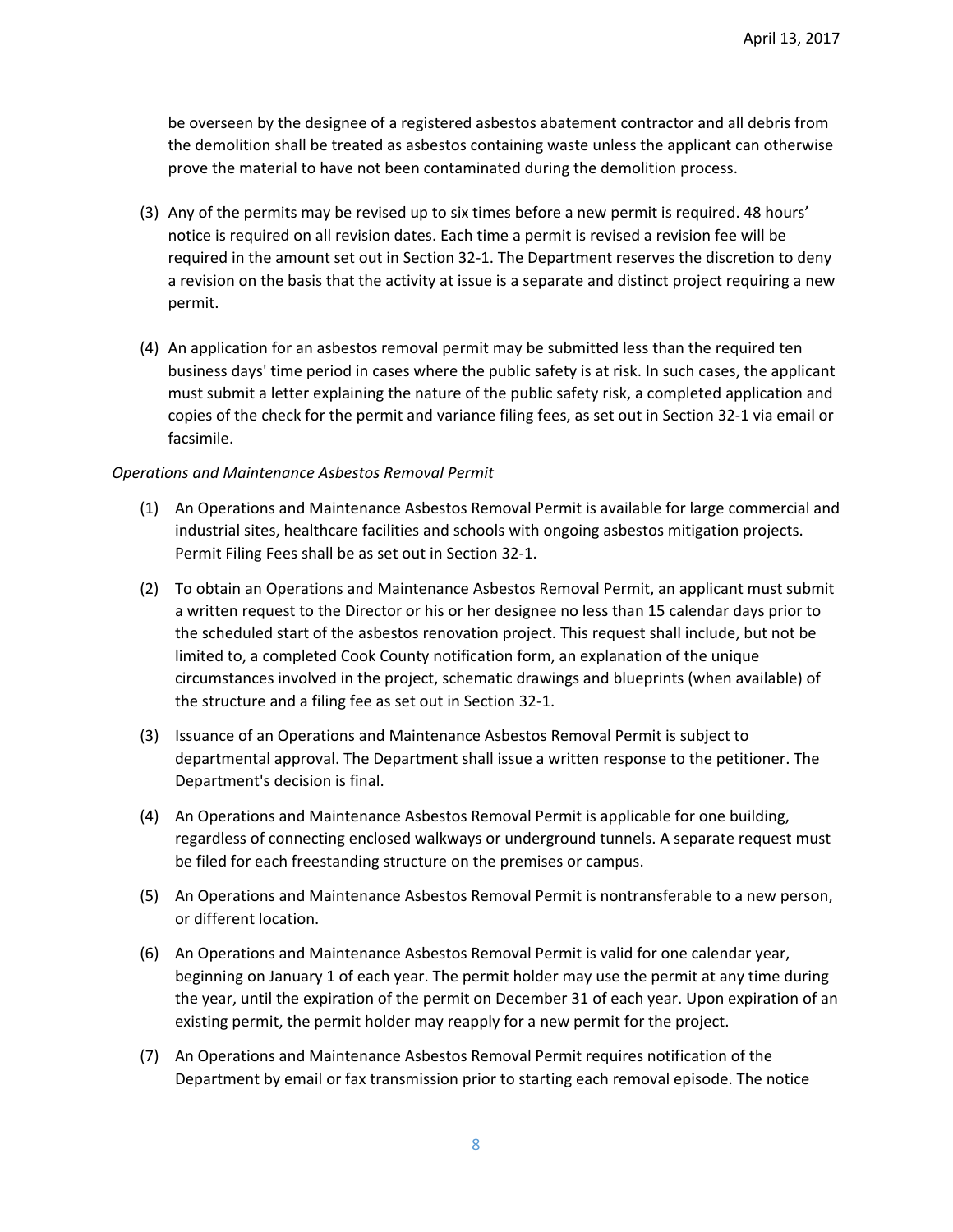must include the location within the building where work is to be performed, onsite contact information and the anticipated work hours.

(8) The permit holder shall submit to the Department a chronological summary of the project and payment made based on the required inspectional fees as set out in Section 32‐1. Healthcare facilities and schools shall submit a project summary and inspection fee payment within thirty calendar days of the end of every calendar year six months period. Commercial and industrial facilities shall submit a project summary and inspection fee payment within thirty calendar days of the end of every calendar year quarter.

### **Duty to register; asbestos abatement contractors 30‐547**

To obtain a Certificate of Registration, contractors shall be required to submit an application for Certificate or Registration to the Department in such form and containing such information as required by the Department:

- (1) The application shall require the following information:
	- (a) The Asbestos Abatement Contractor's name, mailing address, contact person, phone number, and e‐mail address, together with its form of ownership. If a corporation, a copy of the corporation's last annual report filed with the Asbestos Abatement Contractor's state of incorporation. If the Asbestos Abatement Contractor is a corporation, partnership, or other firm, the substantial owners, as defined in Chapter 34, Article V, Section 34‐367 of the Ordinances of Cook County, shall be identified.
	- (b) The Asbestos Abatement Contractor's license number issued by the State of Illinois Department of Public Health, the date of license expiration and a copy of said license.
	- (c) A list of all enforcement actions taken against the Asbestos Abatement Contractor in the preceding two years for alleged violations of Federal, State or Local Regulations pertaining to the handling, removal or disposal of asbestos‐containing materials, including information about the alleged violations charged and the disposition.
	- (d) The number of years the Person has been doing business as an Asbestos Abatement Contractor.
	- (e) A list of supervisors employed by the Asbestos Abatement Contractor who are licensed by the Illinois Department of Public Health.
	- (f) A list of asbestos‐containing material removal and abatement techniques that have previously been employed by the Asbestos Abatement Contractor.
	- (g) A list of the names and addresses of waste disposal sites and waste haulers primarily used by the Asbestos Abatement Contractor.
	- (h) Certification by the Asbestos Abatement Contractor that all information furnished to the Department is true and accurate.
	- (i) Other information as required by the Department.
- (2) The application shall require the Asbestos Abatement Contractor to certify compliance with all Cook County ordinances, including, but not limited to, the following:
	- (1) Chapter 30, Environment;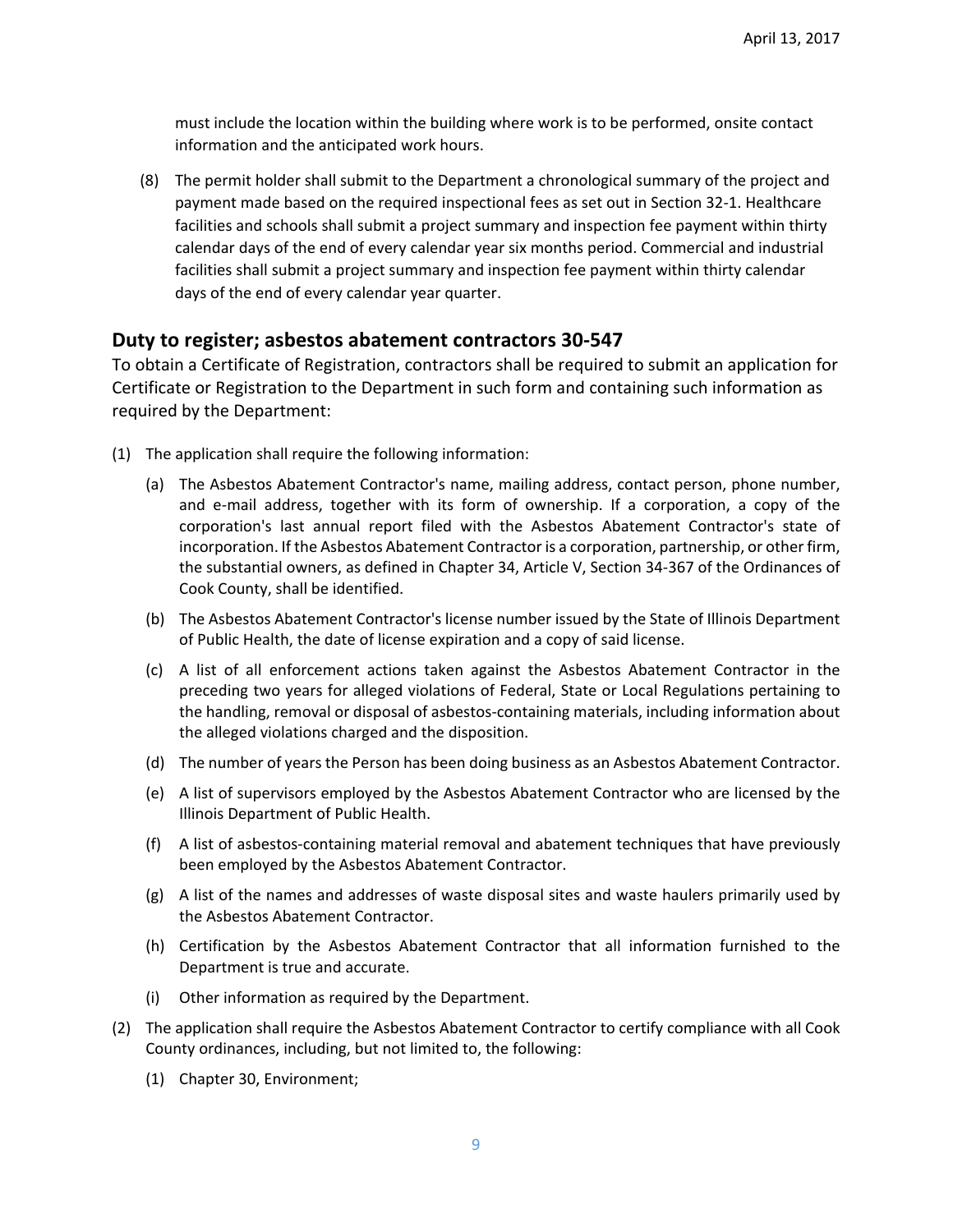- (2) Chapter 34, Article V, Child Support Payments;
- (3) Chapter 38, Article III, Public Health and Private Nuisances;
- (4) Chapter 58, Article III, Offenses Involving Public Safety, and Article IV, Offenses Involving Public Morals;
- (5) The Cook County Building Ordinance, adopted originally on March 11, 1949, as amended, and/or the Cook County Building Code;
- (6) Chapter 74, Taxation; or
- (7) The Cook County Zoning Ordinance.
- (3) The Director shall determine whether the applicant satisfies the requirements to be registered as an Asbestos Abatement Contractor. Upon approval of the application, the Department shall issue a Certificate of Registration to the asbestos removal contractor. Such Certificate of Registration shall expire two years following its date of issuance, and shall be renewable.
- (4) The Asbestos Abatement Contractor is required to notify the Department of any material changes to the registration requirements. The Director of the Department may revoke the registration if the Asbestos Abatement Contractor fails to notify the Department of any material changes to the registration requirements.

# **Demolition Permit required 30‐561**

An application for a demolition permit must be submitted to the Department in such form and containing such information as required by the Department, no less than ten (10) business days prior to the start of the project.

### *Exceptions*

- (1) Load bearing walls are exempt from reporting requirement but not demolition permit requirement.
- (2) In the event that the applicant believes that the diversion of all or some demolition debris is impossible or impracticable, the applicant shall submit written justification and supplemental documentation along with the application substantiating the reasons the project should be exempt from the diversion requirements or be subject to decreased diversion requirements [sic] should be decreased. As a result, the applicant shall be subject to a required site inspection by the Department to verify this claim.

### *Submission of demolition permit application.*

- (1) To be issued a demolition permit, a demolition permit application, including an asbestos inspection report, completed to AHERA/ASHARA standards, conducted by an Illinois Department of Public Health certified building inspector, must be submitted no less than ten business days prior to the start of the demolition project, reviewed, and approved by the Director.
- (2) Application may include, but is not limited to, a Demolition Debris Diversion Plan, estimating the respectively required diversion goals as set out in Section 30‐965 and the transport means and destinations of demolition debris. The Demolition Debris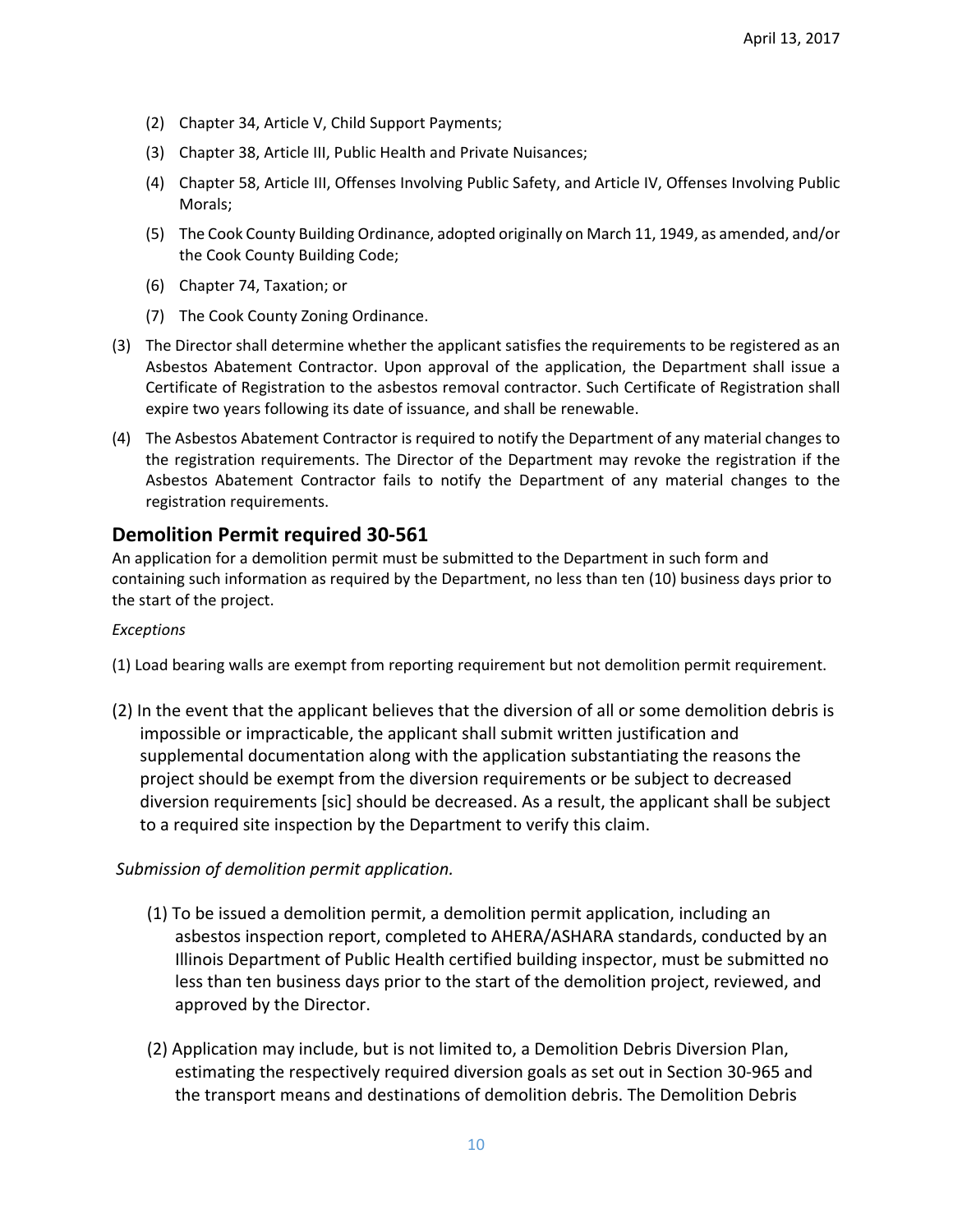Diversion Plan shall include, but is not limited to, the Estimated Material Tracking Form and the Material Transport Form.

- (3) The Estimated Material Tracking Form shall require the following information:
	- (a) The estimated quantity of each type of demolition debris and proposed means of diversion. The applicant shall list the types of demolition debris by material and the estimated amount of each type of demolition debris that will be reused or recycled. In estimating the weight of the demolition debris, the applicant shall use the conversion rates approved by the Director for this purpose.
	- (b) The estimated total weight of demolition debris generated by the project, which is calculated at the end of the Estimated Material Tracking Form.
	- (c) A list with the name and address of the hauler or haulers that will transport each type of the demolition debris and the name and address of the facility or facilities that will receive the demolition debris.
- (4) The application shall require certification of compliance with all Cook County ordinances, including, but not limited to, the following:
	- (a) Chapter 30, Environment;
	- (b) Chapter 34, Article V, Child Support Payments;
	- (c) Chapter 38, Article III, Public Health and Private Nuisances;
	- (d) Chapter 58, Article III, Offenses Involving Public Safety, and Article IV, Offenses Involving Public Morals;
	- (e) The Cook County Building Ordinance, adopted originally on March 11, 1949, as amended, and/or the Cook County Building Code;
	- (f) Chapter 74, Taxation; or
	- (g) The Cook County Zoning Ordinance.

*Submission of demolition debris diversion report.* 

The Demolition Debris Diversion Report shall include, but is not limited to, the Actual Tracking Form and the Material Transport Reports.

(1) The Actual Material Tracking Form shall contain the following information: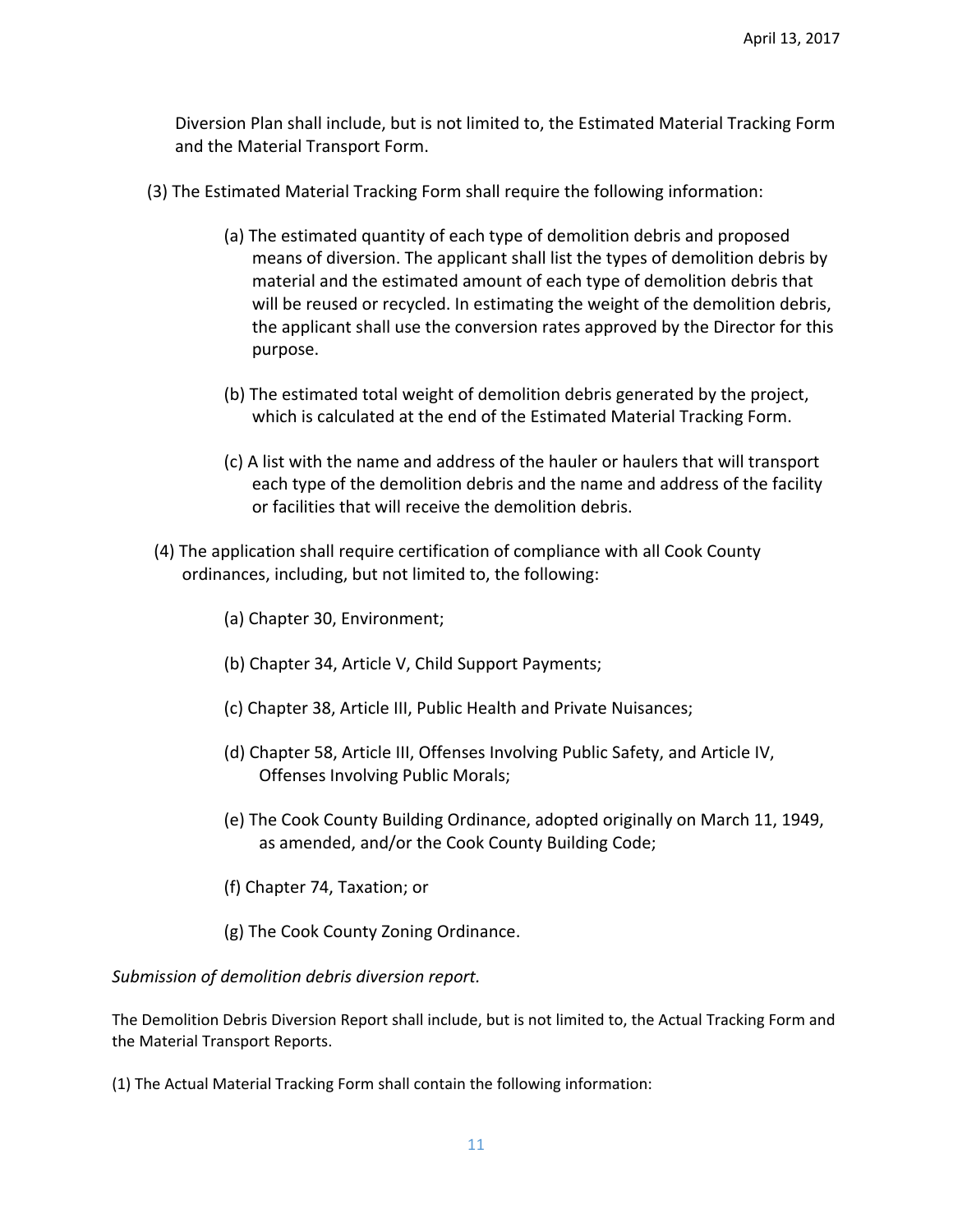- (a) The weight of demolition debris that was diverted by type of material, diversion method, haulers that managed the debris, and facilities that received the debris.
- (b) The weight of demolition debris that was not diverted.

(2) Material Transport Reports shall be submitted to substantiate the Actual Material Tracking Form and shall contain the following information for each facility used:

- (a) A complete list of the types of demolition debris transported to each facility, including itemized weight for each type;
- (b) The total weight of demolition debris transported to each facility;
- (c) The final destination for the materials as managed by each facility;
- (d) Each facility's contact information; and
- (e) Any barriers encountered that prohibited diversion of demolition debris.
- (3) Certification by the Demolition Contractor that all information furnished to the Department is true and accurate.
- (4) If the Demolition Debris Diversion Report shows that the project failed to meet the Demolition Debris Diversion Requirements as set out in Section 30‐733, the applicant shall be in violation of this Ordinance and subject to the fines in Section 30‐131.
- (5) An applicant who fails to submit, the required documentation as provided herein shall be subject to the full amount of the fines specified in Section 30‐131 as if no amount of demolition debris was recycled or reused.
- (6) Any false statement, documentation or audit noncompliance shall result in fines and/or penalties pursuant to this Ordinance and/or the penalties specified in Section 30‐131.

(7) Notwithstanding the foregoing, where title to the property is transferred to a bona fide purchaser after the rehabilitation of the property, if an applicant is unavailable or refuses to provide the required documentation, the bona fide purchaser may obtain a certificate of occupancy by submitting a waiver application supported by an affidavit that the applicant is unavailable or refuses to provide the required documentation.

# **Municipal solid waste and recycling reporting requirements and exemptions 30‐804**

Any waste hauler operating within the boundaries of Cook County, except within the corporate limits of the City of Chicago, shall submit Quarterly reports to the Solid Waste Coordinator of the Cook County Department of Environmental Control on a form provided by the Department, documenting the volume and/or tonnage of municipal waste and the volume and/or tonnage of recyclables collected as described below.